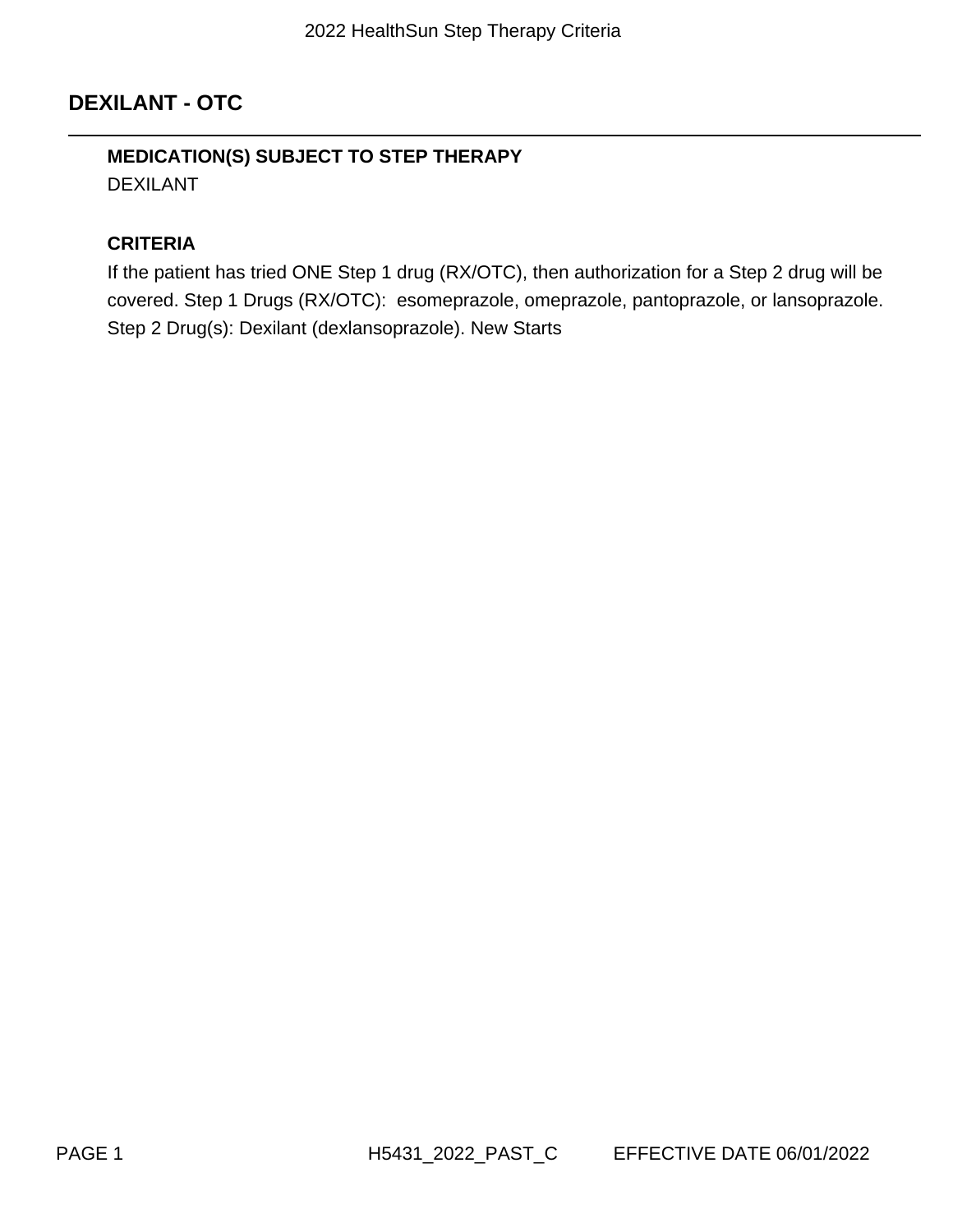# **NP BISPHOSPHONATES - B**

# **MEDICATION(S) SUBJECT TO STEP THERAPY**

FOSAMAX PLUS D, RISEDRONATE SODIUM 150 MG TAB, RISEDRONATE SODIUM 30 MG TAB, RISEDRONATE SODIUM 35 MG TAB, RISEDRONATE SODIUM 5 MG TAB

### **CRITERIA**

If the patient has tried a Step 1 drug, then authorization for a Step 2 drug will be covered. Step 1 Drug(s): Alendronate, ibandronate tablets. Step 2 Drug(s): Risedronate, Fosamax plus D.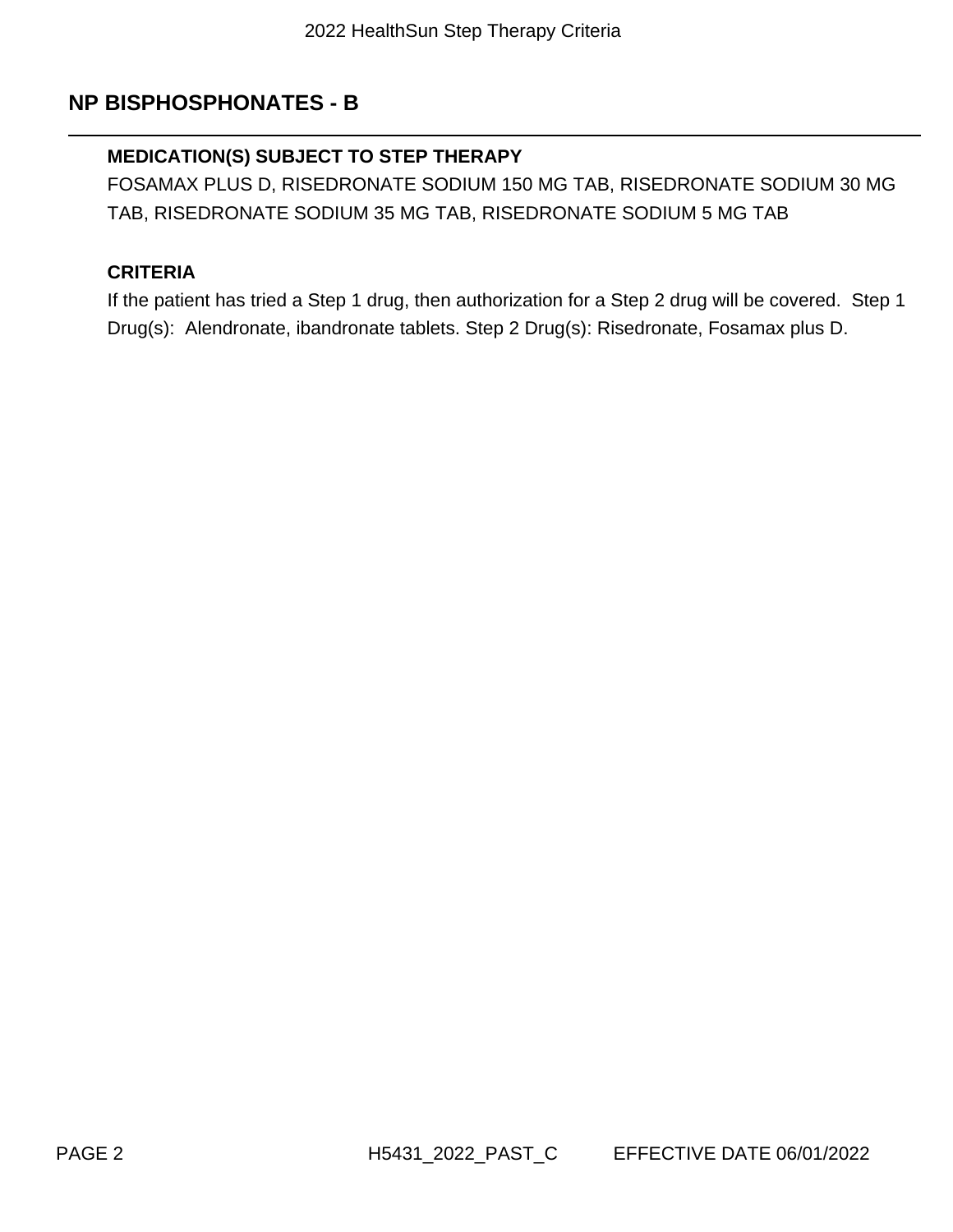# **RYTARY**

# **MEDICATION(S) SUBJECT TO STEP THERAPY** RYTARY

#### **CRITERIA**

If the patient has tried a Step 1 drug, then authorization for a Step 2 drug will be covered. Step 1 Drug(s): carbidopa, carbidopa/levodopa IR/ER. Step 2 Drug(s): Rytary (carbidopa/levodopa).